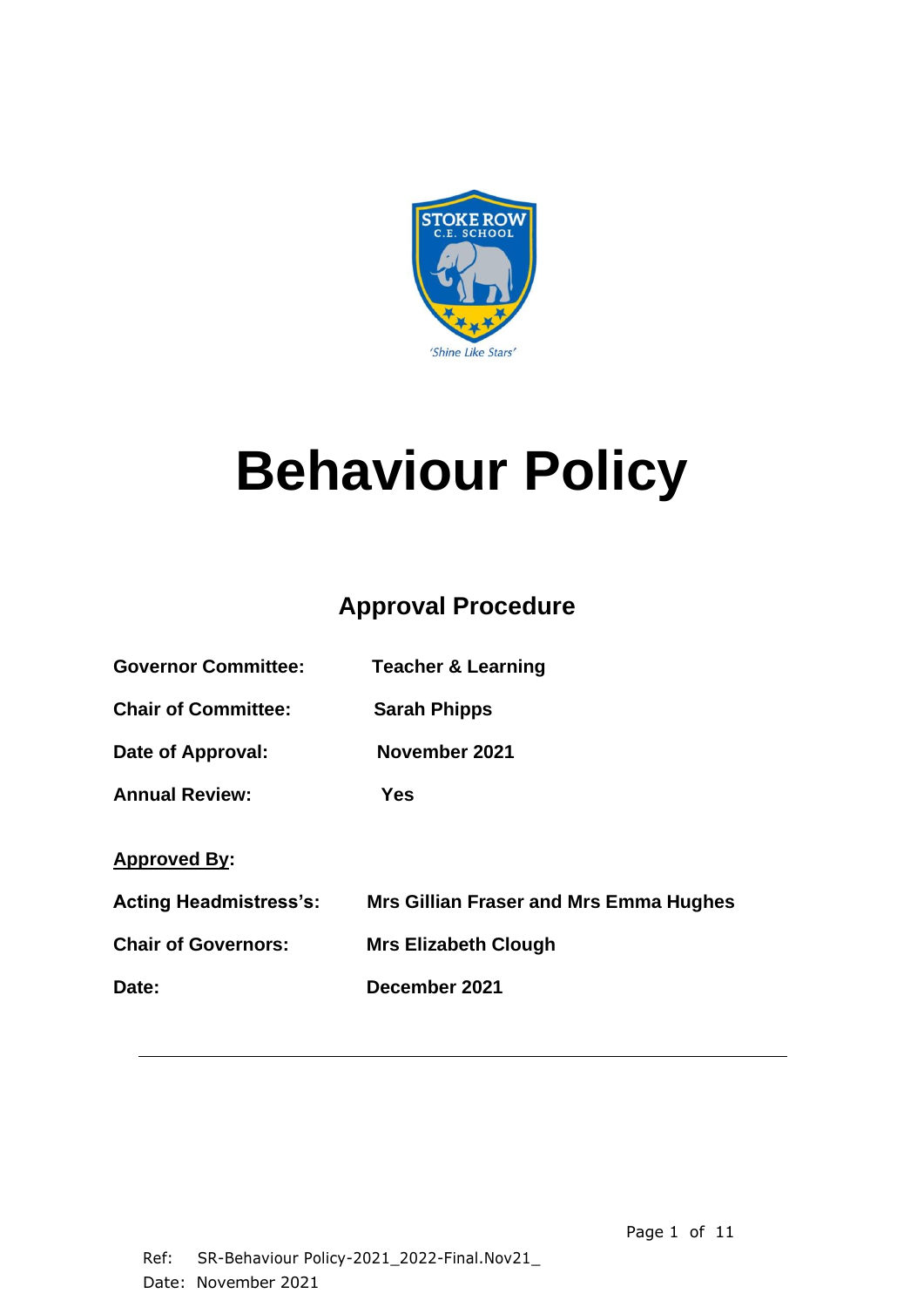#### Stoke Row C. E. School Behaviour Policy

'Shine like stars and become light in our world'

At Stoke Row School we aim for our children to have the brightest futures, each one nurtured individually to be a guiding light with a unique sparkle. We teach on another to live with kindness and respect. We help our children to understand that with courage and perseverance they can excel.

These policies are all created in line with the Christian foundation of this school which is expressed through our five core values and our view that every child is unique and valued.

| $\mathbf{1}$ |     |                                                                         |
|--------------|-----|-------------------------------------------------------------------------|
| 2            |     |                                                                         |
| 3            |     |                                                                         |
| 4            |     |                                                                         |
| 5.           |     |                                                                         |
|              | 5.1 |                                                                         |
|              |     |                                                                         |
|              |     |                                                                         |
|              |     |                                                                         |
|              | A.1 |                                                                         |
|              | A.2 |                                                                         |
|              | A.3 |                                                                         |
|              | A.4 |                                                                         |
|              | A.5 |                                                                         |
|              |     | Additions to our policy linked to Covid-19 Error! Bookmark not defined. |
|              |     |                                                                         |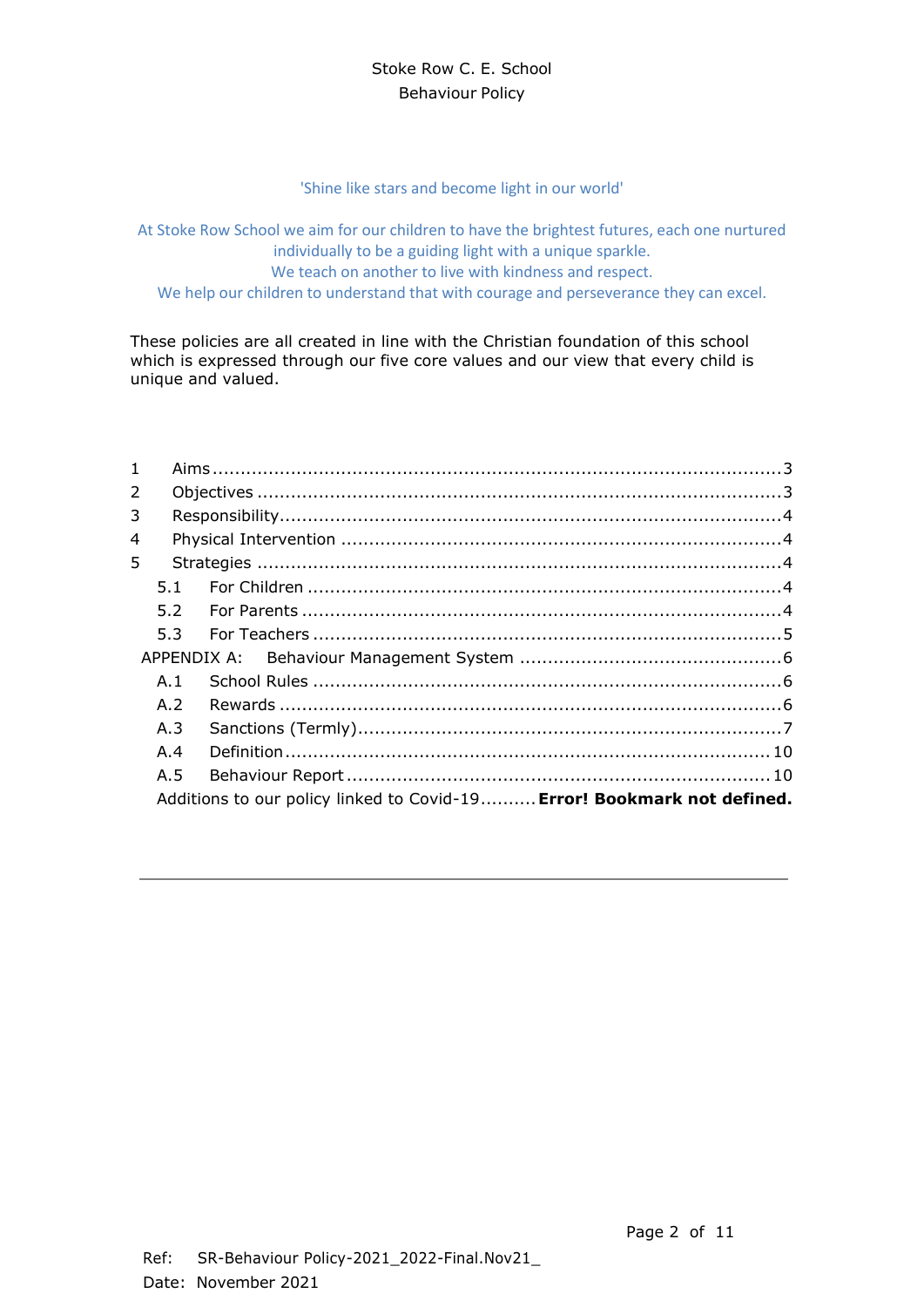### <span id="page-2-0"></span>**1 Aims**

- To set a framework for positive pupil behaviour.
- To develop self-discipline and acceptable standards of behaviour in every aspect of education and life at school.
- To create an environment where children feel happy, secure and able to share their concerns; where they will develop a sense of community with shared values and responsibilities and where they are able to work hard, progressing with their learning.
- To recognise that we have ultimate responsibility to work in partnership with parents to promote good behaviour and tackle bad behaviour, to build selfesteem and confidence.
- To have relationships of mutual respect and trust between parents, children and all school staff regardless of gender, race and religion.
- To teach, by example, behaviour that is considerate, fair and polite.
- To teach the children about responsibility for their own decisions and actions so that they learn to accept the consequences which may result from their actions and understand the reasons why.
- To teach the children respect for the property of others including school property and that of their friends.
- To enable the children to work sensibly on tasks with other children in the classroom, talking quietly, sharing and valuing the contribution of others.
- To teach children to behave sensibly when moving around the school at lunchtimes and break times, taking good care of the school environment and doing what is asked by any adult in school.
- To identify children who have behavioural problems and initiate special needs procedures.
- To encourage the children to take responsibility for their organisation in line with their stage of development.

# <span id="page-2-1"></span>**2 Objectives**

The objectives of the school are to:

- Encourage the development of self-discipline within the standards set by - and acceptable to – society.
- Encourage the pupils to treat other people, whatever their age or position, and their property, with respect, politeness and care.
- Ensure the best possible environment for school work and learning.
- Provide firm and constructive ways of dealing with pupils who behave in a disruptive manner.
- Encourage discussion with parents about problems that are serious, or recurring.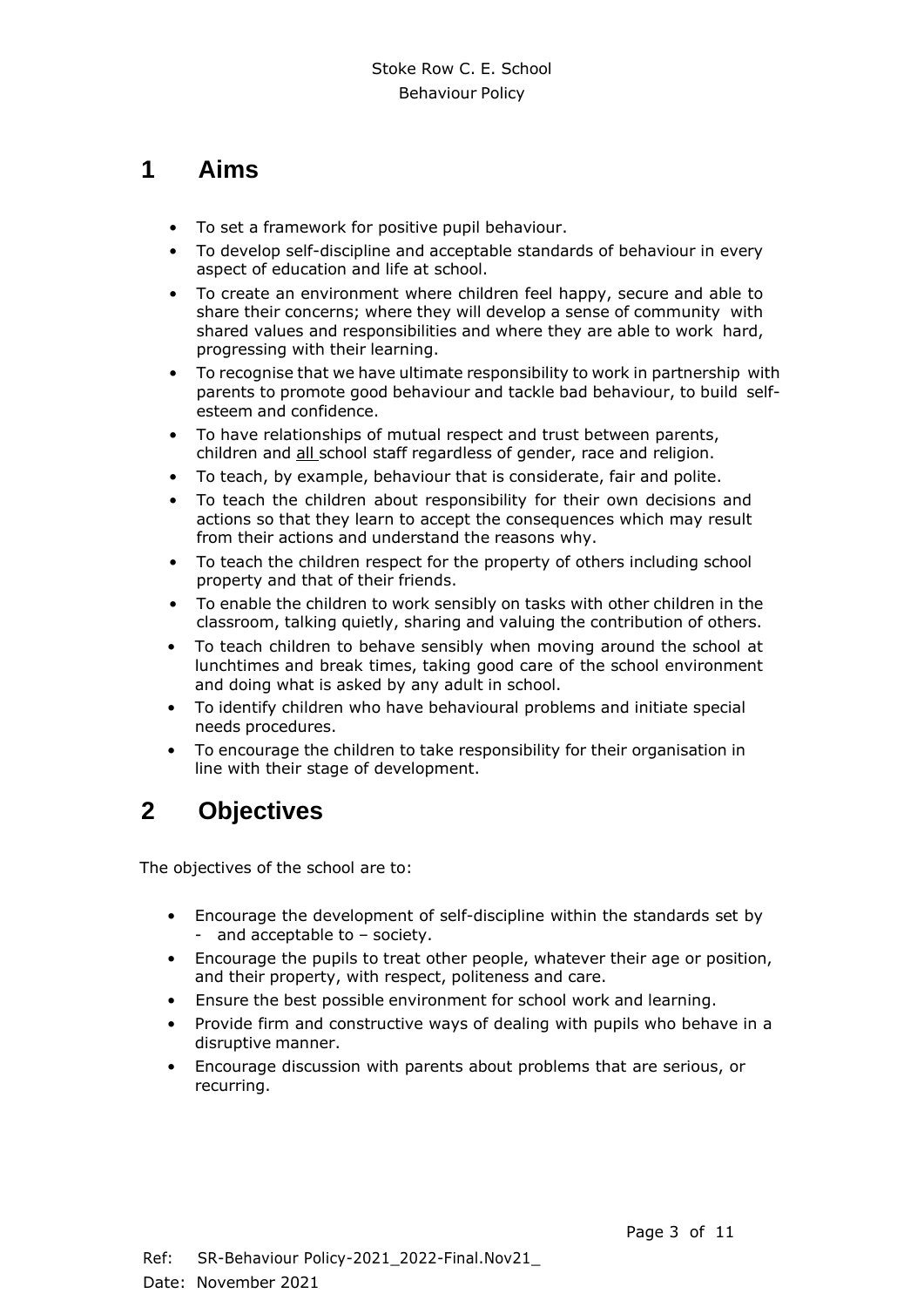# <span id="page-3-0"></span>**3 Responsibility**

- Teachers are responsible for maintaining a high standard of pupil behaviour. The Governors expect all staff, whether teachers or nonteaching staff, to support and develop these objectives.
- The Governors expect the Headteacher to convene a Case Conference if a pupil is excluded for more than five days or on the equivalent number of occasions in one term, or to convene a Case Discussion when there is

grave concern about a pupil's education and behaviour.

- Case conferences and Discussion should be chaired by an experienced Governor and whenever possible, another Governor should be present
- In case of appeal against the decision of a Case Conference, an Appeal Committee of at least three different Governors should hear the appeal
- As from September 2007 the school is required to provide full time education from the sixth day onwards of any exclusion lasting six days or longer.

# <span id="page-3-1"></span>**4 Physical Intervention**

Physical intervention should only be used to manage a child's behaviour if it is necessary to prevent personal injury to the child, other children or an adult, to prevent serious damage to property, or in what would reasonably be regarded as exceptional circumstances. Any occasion where physical intervention is used to manage a child's behaviour should be recorded and parents should be informed about it on the same day.

All staff are responsible for behaviour management issues. They should be supported in acquiring the skills to provide guidance to other staff and to access expert advice if ordinary methods are not effective with a particular child.

# <span id="page-3-2"></span>**5 Strategies**

#### <span id="page-3-3"></span>*5.1 For Children*

• Make sure the children know the school rules and clearly understand their purpose. At the beginning of each school year these will be reviewed and children will be involved in the drawing up of class rules. Ensure children have an awareness of consequences of minor and major misdemeanours.

#### <span id="page-3-4"></span>*5.2 For Parents*

- Support the school, signing and adhering to the Home School Agreement.
- Keep the school informed of any changes in home circumstances that may affect their child's behaviour.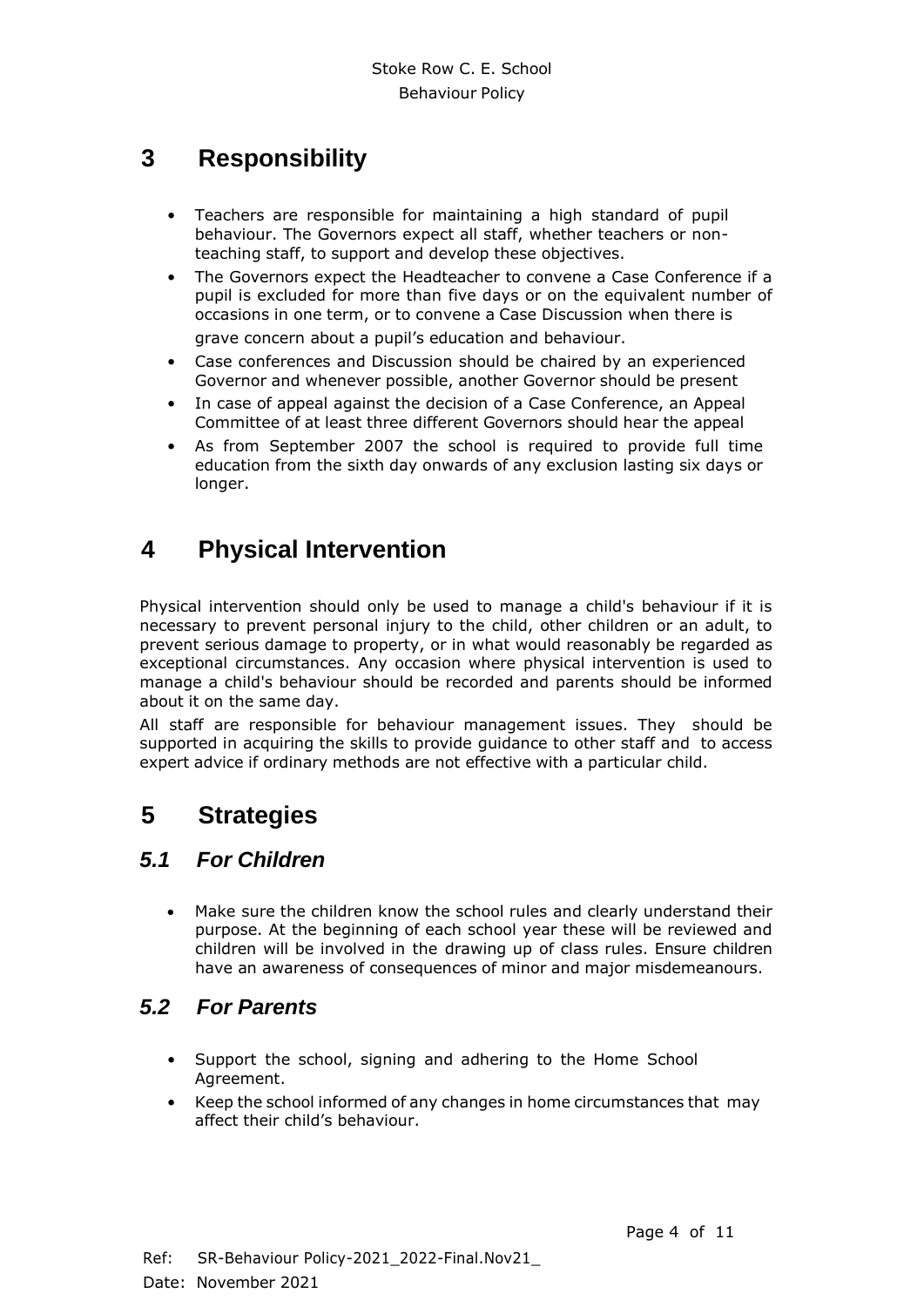#### <span id="page-4-0"></span>*5.3 For Teachers*

- Hold positive expectations of children's attainment, achievement and behaviour.
- Make clear expectations of behaviour in the classroom and explain why they are necessary, providing information to all relevant members of staff.
- Be consistent in the expectations of the children's behaviour.
- Publicly acknowledge praiseworthy behaviour.
- Keep parents informed about praiseworthy behaviour as well as poor behaviour.
- All supervisory staff should be alert to potentially troublesome situations and calmly intervene to defuse potential trouble, following the behaviour policy procedures.
- Ensure that criticism is of behaviour and not of the child.
- Avoid public reprimands and sarcasm, which are humiliating for the child.
- In cases of dispute, listen to all accounts of the children involved. If accounts of the events disagree, allow a few minutes' time for the children to consider what happened and why. This is usually sufficient time. Ask witnesses for their version. Children need to know that if no result is achieved, the supervising adult is a fair arbiter.
- Match the curriculum to individual needs. Ensure equality of opportunity. Build self-esteem and confidence through positive social interaction. Value children's work and ideas through display and sharing with others in a variety of ways. Value and encourage children's individual strengths and support those with special educational needs. Acknowledge individual effort and contribution.
- Classroom furniture should be positioned to prevent running or congestion.
- There should be space to allow easy passage about the room.
- Develop areas to allow for quiet, small group/pair work with quiet conversation.
- Materials should be easily available at all times and their whereabouts known to the children and supporting adults.
- Ensure children feel secure and know what is expected of them.
- Use PSHE circle time to address problems resulting from inappropriate and uncaring behaviour.
- Calmness in the classroom should be encouraged by the example of adults in the room speaking quietly as a rule. Any increase in volume should be used as a deliberate (and infrequent) strategy to attract the children's attention.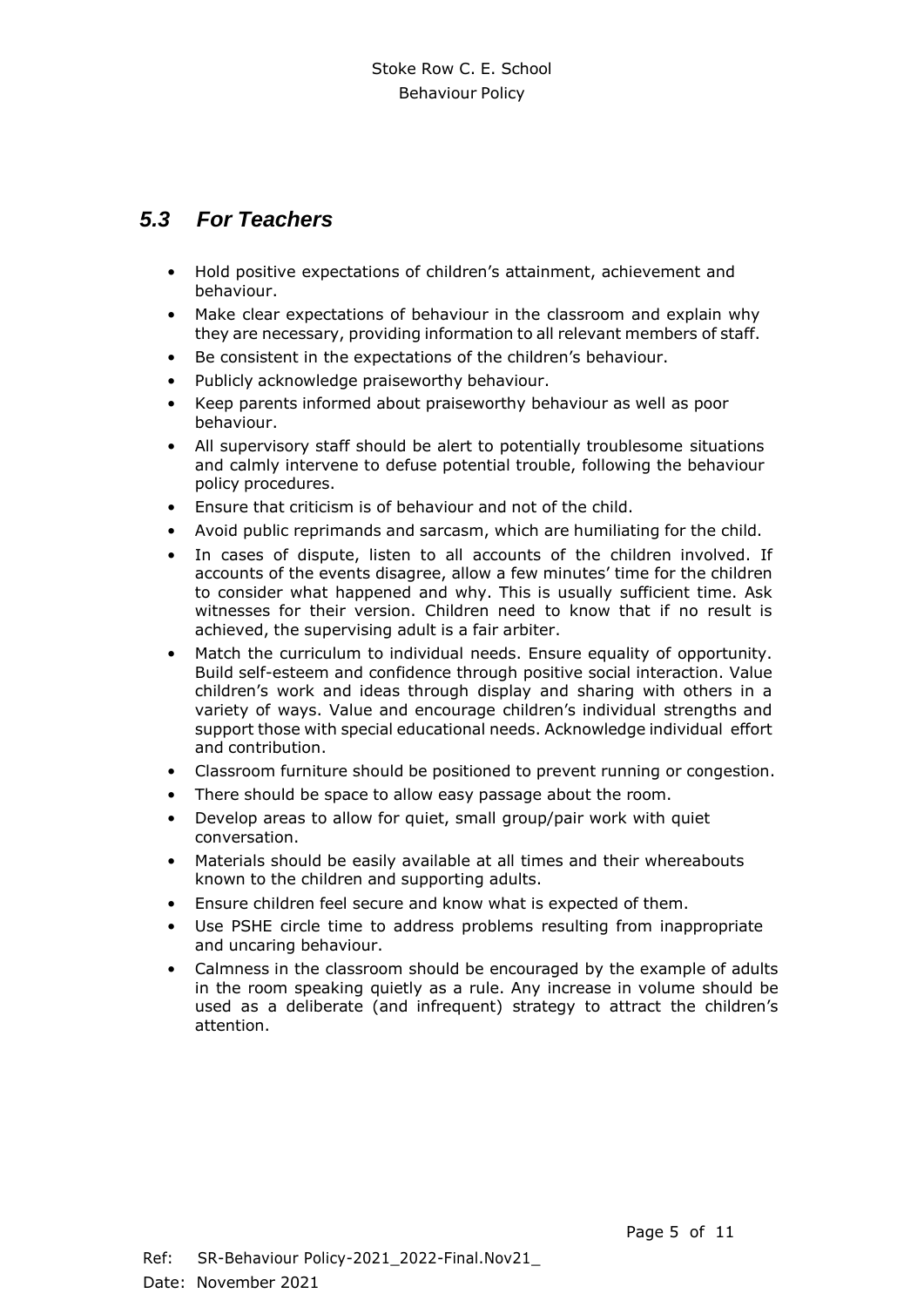## <span id="page-5-0"></span>**APPENDIX A: Behaviour Management System**

#### <span id="page-5-1"></span>*A.1 School Rules*

- We will take care of each other and respect each other's' feelings.
- We will be polite to adults and each other.
- We will listen carefully to everyone and not interrupt when someone else is speaking.
- We will look after our books and everything that we use in school.
- We will walk quietly around school.
- We will help to keep our school clean and tidy.

#### <span id="page-5-2"></span>*A.2 Rewards*

- House points are given to reward children for exceptional individual academic work or exceptional good behaviour.
- Each time a house point is given it will be recorded by the bestowing teacher on the child's individual record of achievement.
- In EYFS and Raindrop class, 'dojo' points will be given out as house points so parents are aware that their child has earned a 'house point'.
- Each time a certain number of house points have been earned, they will be awarded the following in celebration assembly:
	- $\bullet$  10 House Points = Bronze Certificate
	- $\bullet$  20 House Points  $=$  Silver Certificate
	- $\bullet$  30 House Points  $=$  Gold Certificate
- Children can also be rewarded individually in class for their behaviour or good work by having their name put on the 'golden elephant'. This will be used more for day-to-day good work or class contributions. Teachers will also have their own personalised systems in class for areas of learning they may be focusing on, such as stickers for handwriting.
- At the end of the term, the house with the most house points will be taken to the park in Stoke Row on the final Friday afternoon or watch a film if it's bad weather.
- "Star of the Week" is given out each week in every class for good work / behaviour / all-round being a star! The child will receive a certificate and in each class may be rewarded in a special way.
- We also have a "Learner of the week" certificate for one child, chosen from the whole school for exceptional effort.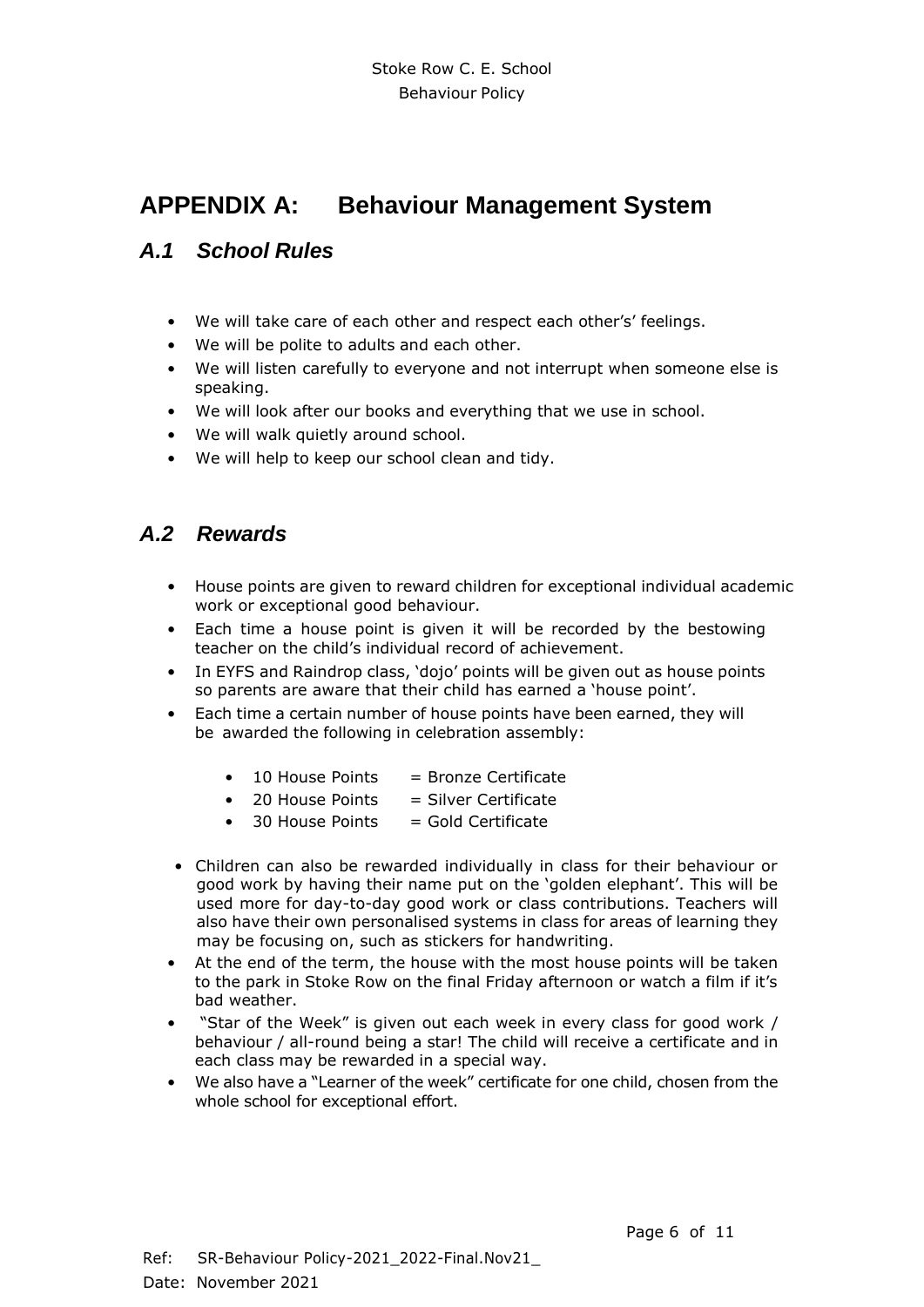- The children will also be rewarded as a whole class for their behaviour / attitude to work. Each class will have a marble jar and will be given marbles for good behaviour, although these can also be taken away in the event of poor behaviour:
	- $\bullet$  10 marbles = 5 minutes extra playtime one day
	- $\bullet$  20 marbles = 10 minutes extra playtime
	- $\bullet$  30 marbles = a class reward of their choice

This system starts again from scratch each term. Once the children have received the 10 marbles reward it cannot be repeated. For example, achieving ten marbles, losing two and subsequently regaining them would not result in a further playtime extension. We estimate the class should on average reach 30 marbles by the end of each short term.

#### <span id="page-6-0"></span>*A.3 Sanctions (Termly)*

#### **A.3.1 First level consequences**

- a) In the classroom:
	- All children, other than Foundation Stage children, will begin the day with their names on the 'green'. If a child misbehaves in class their name will be moved to the 'yellow' and if they do it again their name will be moved to the 'red'. If the child is on the 'red' they will miss ten minutes of their next break, which may be morning break the following day.
	- If the child is missing their break they will be sent to sit in the office at the front of school. The fact they are missing their break will be recorded in a book by their class teacher, or by another teacher if the teacher is on break duty.
	- The child will complete a form reflecting on their behaviour and considering ways in which to improve it.
	- Once children have missed their break in the office, they move back to 'green'. They cannot be put on the golden elephant or rainbow if they have been on the 'red' or thunderstorm that day.
	- In Foundation Stage, the children will not stay in at playtimes but will receive an instant sanction in the classroom. They will receive a verbal warning followed by being moved to the raincloud and then thunderstorm. If on the thunderstorm they will have 5 minutes 'thunder thinking time' on the carpet. They will complete the behaviour record and be moved back to the raincloud. Children will be placed on the Rainbow for showing outstanding behaviour.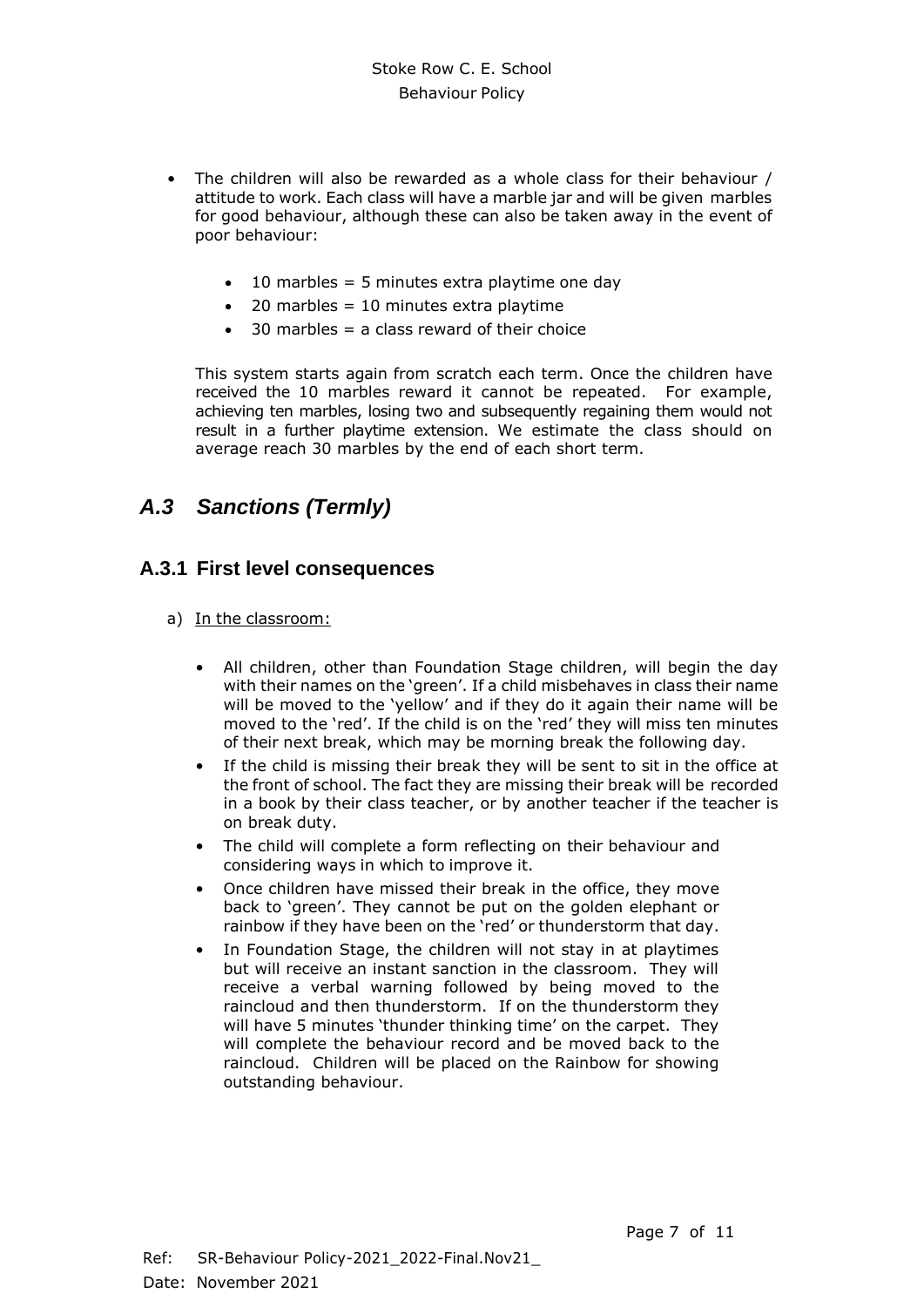- b) Playtimes:
	- If a child has been unkind to another child or behaved unacceptably in the playground they will also be told to miss ten minutes of playtimes. They will complete a form asking them to reflect on their behaviour and they will also be asked to write an apology note to the child or adult towards whom they behaved inappropriately.
- c) Lunchtimes:
	- The following rules will be adhered to at lunchtimes and will be displayed in River and Ocean classrooms. High expectations of the children's behaviour will be the same at lunchtimes. Positive behaviour management will be used by all members of staff to reinforce this.
		- 1. Wash your hands before eating.
		- 2. Line up quietly and talk quietly to your friends.
		- 3. Show respect to the lunchtime staff.
		- 4. Leave the chairs and tables where they are set out.
		- 5. Tidy up any mess you make at the end of lunch.
		- 6. Always eat with your mouth closed.
		- 7. Only eat your own food.
		- 8. Walk slowly, watching out for others.
		- 9. Wait until you are allowed to go out to play.<br>10. Ask if you would like to go to the toilet.
		- Ask if you would like to go to the toilet.
- d) Organisation expectations:
	- PE kit:

If a child forgets their PE kit the child will be made to do PE in their school uniform. In KS2 they will also miss 5 minutes of play time when they will do a small task such as sharpening pencils.

• Teachers will make individual record of those who have forgotten PE kit. If a child has forgotten their PE kit three times, parents will be spoken to by class teacher. The person teaching PE is responsible for alerting the class teacher if it is not their class.

#### **Reasons for standing with an adult for five minutes**

- Dropping rubbish
- Name calling (one off incidences)
- Playing too rough
- Pestering people and not stopping when others ask
- Not doing what is asked by an adult the first time

#### **Reasons for being sent straight in**

- Physically hurting someone else on purpose
- Swearing
- Being rude to an adult
- Breaking or trying to break equipment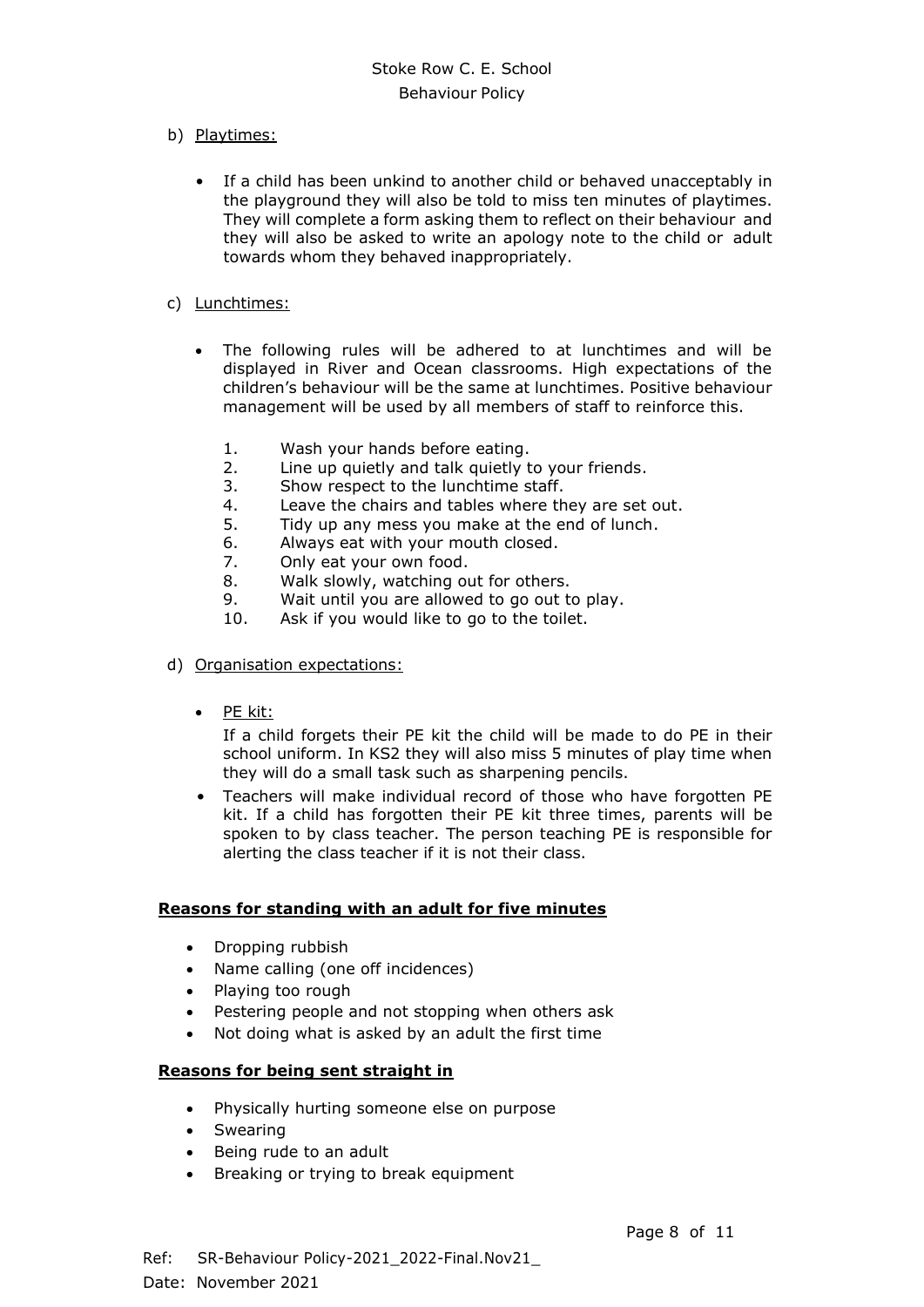#### **A.3.2 Second level consequences:**

• The behaviour book will be checked at the end of each week by the Headteacher.

• If a child's name appears in the book six times in a term or the child is involved in a behaviour incident (defined below), the child's parents will be asked to come into school to discuss their child's behaviour with the class teacher.

- Through discussions with the class teacher, an individual behaviour plan will be devised for the child and agreed between both school and home to monitor behaviour very closely.
- Monitoring systems may be used to assess causes, frequency and outcomes of poor behaviour; e.g. the ABC (Antecedent, Behaviour and Consequences) approach to behaviour patterns, timetable based monitoring.
- If a child consistently behaves inappropriately in class, they will not be asked to represent the school in external school events, such as sporting competitions, until their behaviour improves.

#### **A.3.3 Third level consequences:**

- If the child's behaviour does not improve, the child and parents will be asked to meet with the Headteacher and external agencies may be involved.
- In extreme cases where behaviour is not improving in response to the above strategies, the Head and SENCo may set up a Pastoral Support Plan with a view to preventing the child from being excluded. This plan will involve the parents, pupil, teachers, TAs and any external professionals involved with the child.
- In very extreme circumstances, the Headteacher may exclude a child from school either for a fixed period or indefinitely.

#### **A3.4. Exceptional circumstances:**

For extreme behaviour incidences, consequences may be escalated more quickly in line with the severity of the incident. These can be both internal and external exclusion.

#### **A3.5. SEN:**

In the case of a child who is on the SEN Register the SEN Policy and this Behavioural Policy will reflect the needs of the individual and their circumstances to reflect internal and external exclusion.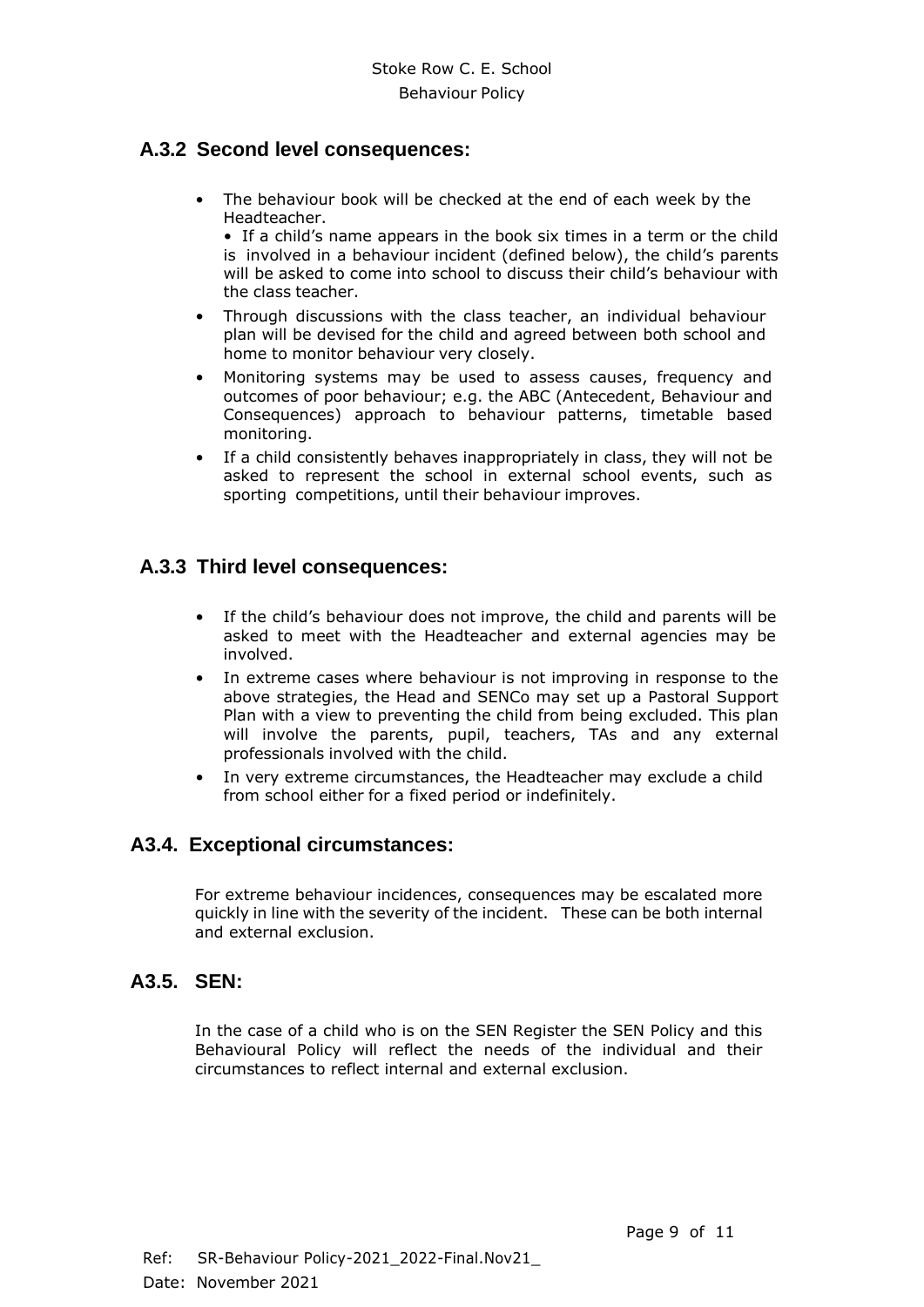#### <span id="page-9-0"></span>*A.4 Definition:*

A behaviour incident is deemed in our school to be disobedience or inappropriate behaviour or including:

#### a) **Physical Aggression**

Hurting or harming any other member of our school or threatening to do so.

#### b) **Verbal Aggression**

Verbal rudeness, aggression or swearing to any other member of our school.

#### c) **Racism**

Verbal reference to race made through ignorance or aggression that is perceived by the victim to be due to their race. Physical aggression towards any member of our school that is perceived by the victim to be due to their race.

If a serious behaviour incident occurs, the behaviour incident form will be filled in and the incident added to the running record of any incidents that year.

#### <span id="page-9-1"></span>*A.5 Behaviour Report:*

See the forms below for Foundation, KS1 and KS2 and the 'Behaviour report' form.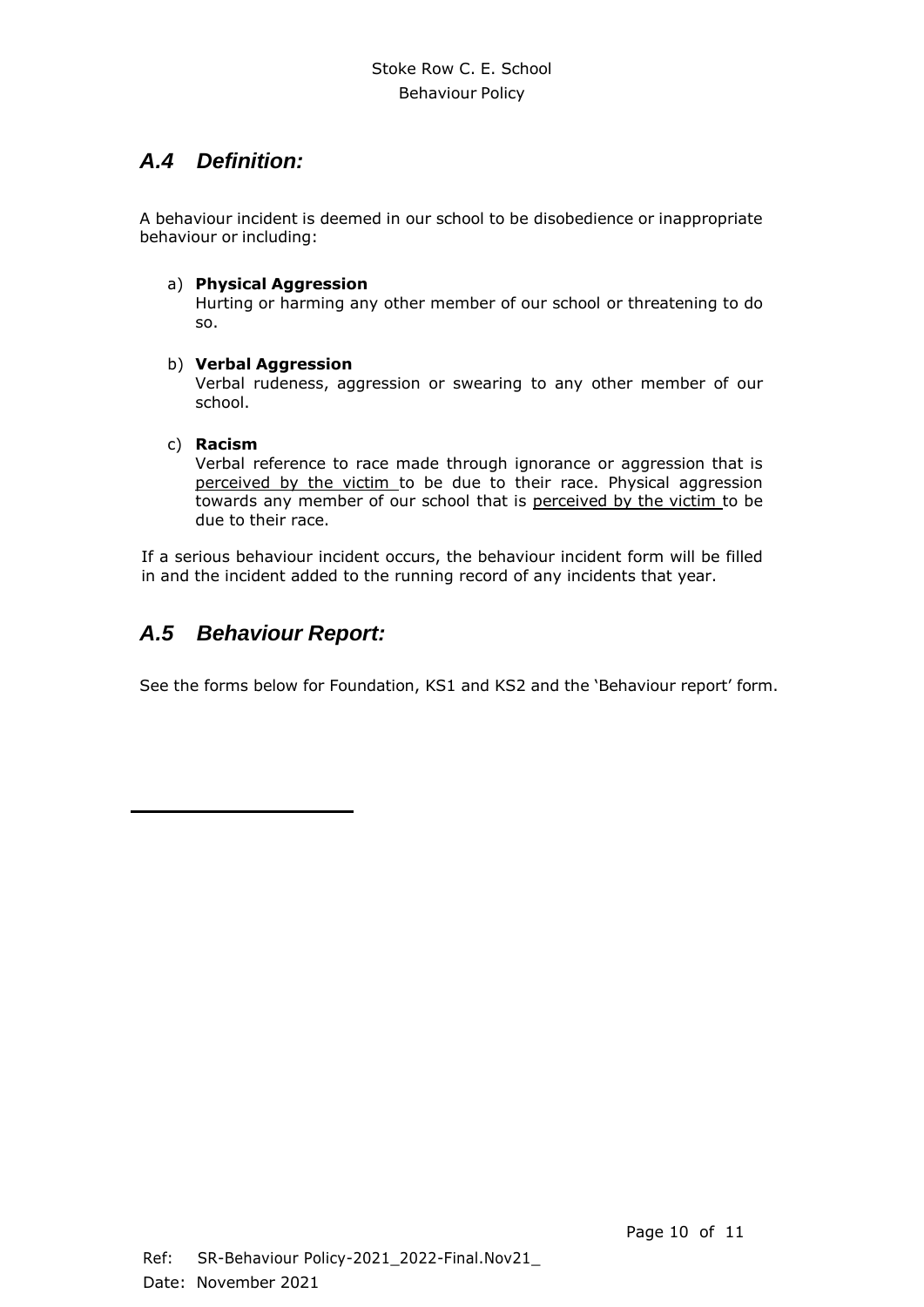#### Stoke Row C. E. School Behaviour Policy

# **Behaviour Report form**

| Incident Date: ____________________ |                                                      |
|-------------------------------------|------------------------------------------------------|
| Bullying: Yes/No                    |                                                      |
| Racist Incident: Yes/No             |                                                      |
| Was there a victim?                 |                                                      |
|                                     |                                                      |
| SEN registered Yes/No               |                                                      |
| <b>DETAILS OF THE INCIDENT</b>      |                                                      |
| What happened:                      |                                                      |
|                                     |                                                      |
|                                     |                                                      |
|                                     |                                                      |
|                                     |                                                      |
|                                     |                                                      |
| Action taken and by whom:           |                                                      |
|                                     |                                                      |
|                                     |                                                      |
|                                     |                                                      |
|                                     |                                                      |
|                                     | Please indicate any of the following were contacted: |

| Parent/ Carer | Yes/No |
|---------------|--------|
| I FA          | Yes/No |
| Police        | Yes/No |
| Other         | Yes/No |

| Signed: |  |
|---------|--|

Signed: \_\_\_\_\_\_\_\_\_\_\_\_\_\_\_\_\_\_\_\_\_\_\_\_\_\_\_\_ Date: \_\_\_\_\_\_\_\_\_\_\_\_\_\_\_\_\_

Page 11 of 11

Ref: SR-Behaviour Policy-2021\_2022-Final.Nov21\_ Date: November 2021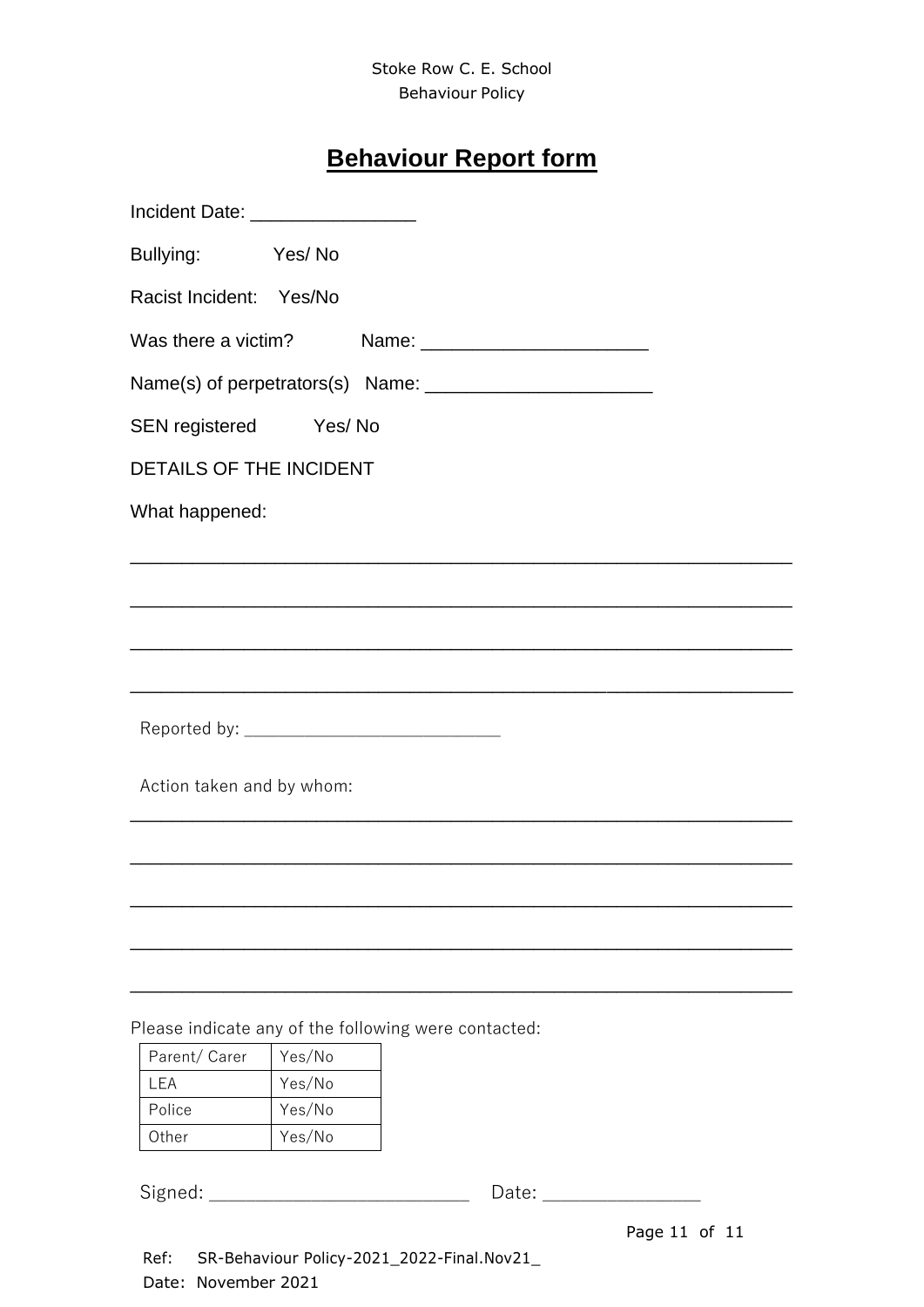# Kindness · Respect · Perseverance · Excellence · Courage

**BUBBLE AND RAINDROP BEHAVIOUR SHEET** 



What have you done to be on the thunderstorm or be on the 'red'?

| Being silly in class                                         | Talking                    | Fighting                                             |
|--------------------------------------------------------------|----------------------------|------------------------------------------------------|
| (Distracting others)                                         | (Disrespectful Behaviour)  | (Hurting)                                            |
| Wasting learning time<br>(Hurting / Disrespectful Behaviour) | Bullying                   | Not looking after things<br>(Disrespecting Property) |
| ClipartOf.com/1129097 Hurting someone                        | Shouting or shouting out   | ?#@*&%!                                              |
| (Hurting)                                                    | (Interrupting the teacher) | Swearing                                             |

#### What are you going to do to improve your behaviour?

| Ħ<br>$Be$ a good<br>friend | Good listening | $\rightarrow$ hand up |
|----------------------------|----------------|-----------------------|
| Take care of things        | Work hard      | Sensible in<br>class  |